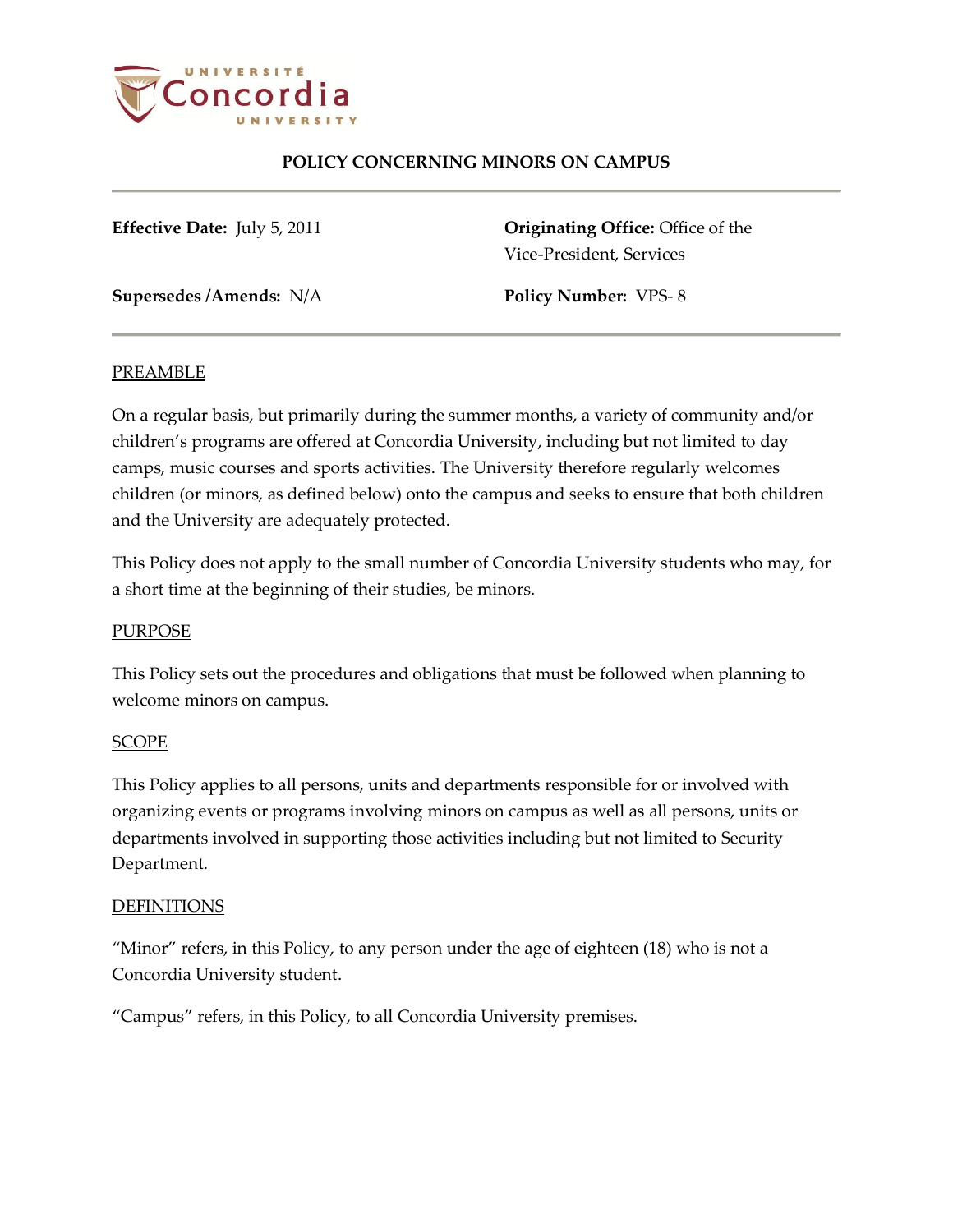

# **POLICY CONCERNING MINORS ON CAMPUS**

### Page **2** of **3**

"Insurance Specialist" refers, in this Policy, to the person at Concordia University holding the title and/or performing the functions of specialist in risk assessment and who possesses detailed knowledge of the University's insurance coverage.

#### POLICY

- 1. Any person, unit or department planning an activity involving minors on campus including but not limited to a sports program, a music class, a course, or a day camp shall, at least thirty days prior to the date that the activity is scheduled to take place, inform the University's Insurance Specialist of the details of the activity by filling out the Form: *[Declaration of an Activity Involving Minor Children](http://www.concordia.ca/vpirsg/documents/policies/VPS-8_declaration.pdf)* and remitting the completed form to the Insurance Specialist
- 2. The Insurance Specialist will analyze the University's risk and/or insurance coverage for each activity submitted and, depending upon the risk associated with the activity and/or the University's insurance coverage, will advise the person, unit or department responsible for the activity accordingly. The Insurance Specialist will consult and work in conjunction with, where appropriate, the insurance broker, Legal Counsel, the Vice President, Services and the person, unit or department responsible for the proposed activity.
- 3. The person, unit or department planning a program or activity involving the minors may, where appropriate, hire counselors, instructors, coaches, group leader or the like to run the program, administer the activities and/or care for the minors.
- 4. In the application form filled out by applicants for such position of counselor, instructor, coach, group leader or the like, applicants must be asked to provide all relevant and appropriate background information including but not limited to experience in caring for children, employment references and details of criminal accusations or convictions involving violence and/or children. Application forms will also inform applicants that security checks will be performed by qualified staff before a final hiring decision is made.